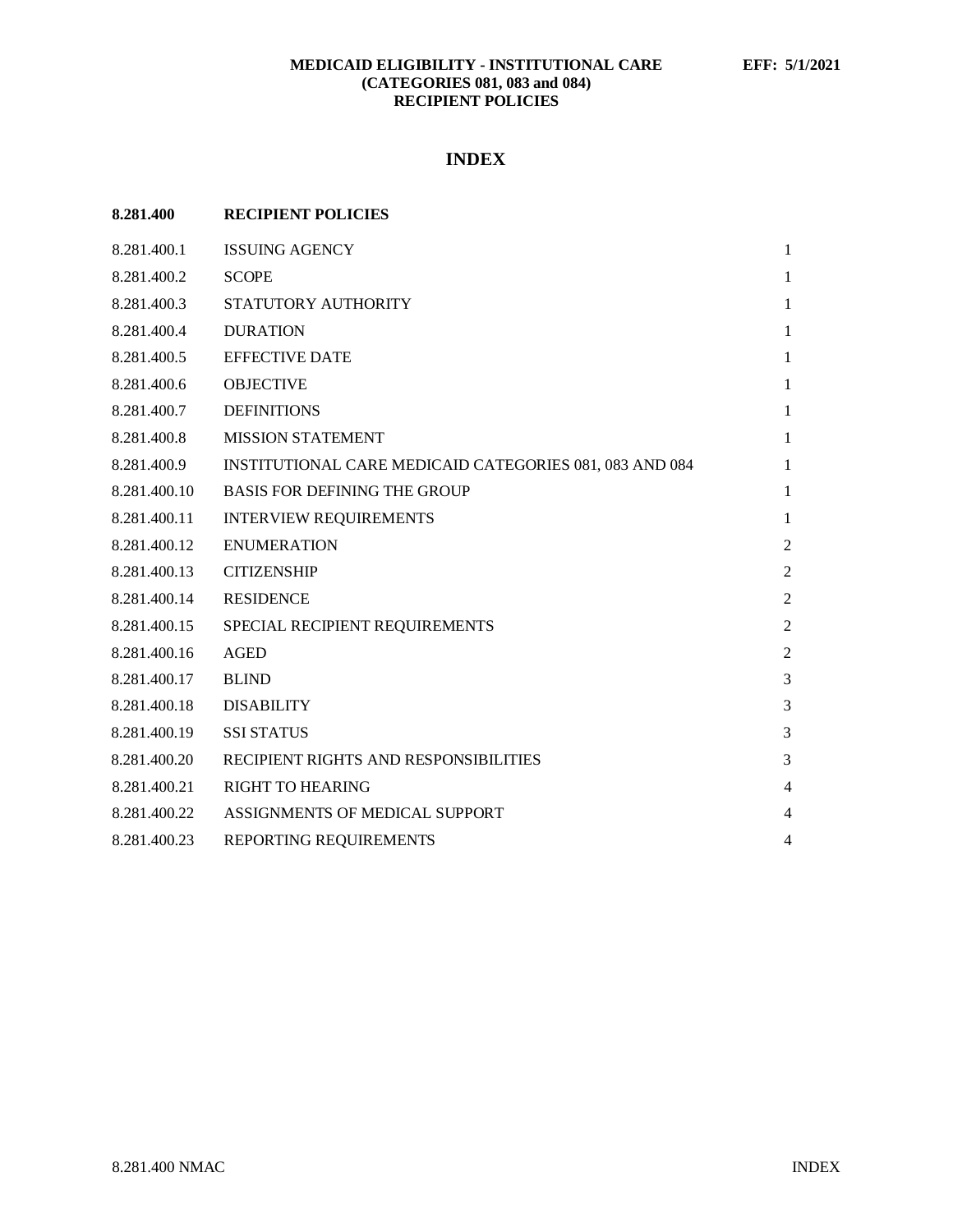**TITLE 8 SOCIAL SERVICES**

## **CHAPTER 281 MEDICAID ELIGIBILITY - INSTITUTIONAL CARE (CATEGORIES 081, 083 and 084) RECIPIENT POLICIES**

<span id="page-1-0"></span>**8.281.400.1 ISSUING AGENCY:** New Mexico Human Services Department (HSD). [8.281.400.1 NMAC - Rp, 8.281.400.1 NMAC, 1/1/2019; A, 5/1/2021]

<span id="page-1-1"></span>**8.281.400.2 SCOPE:** The rule applies to the general public. [8.281.400.2 NMAC - Rp, 8.281.400.2 NMAC, 1/1/2019]

<span id="page-1-2"></span>**8.281.400.3 STATUTORY AUTHORITY:** The New Mexico medicaid program is administered pursuant to regulations promulgated by the federal department of health and human services under Title XIX of the Social Security Act, as amended and by the state human services department pursuant to state statute. See Section 27-2-12 *et seq*., NMSA 1978 (Repl. Pamp. 1991).

[8.281.400.3 NMAC - Rp, 8.281.400.3 NMAC, 1/1/2019]

<span id="page-1-3"></span>**8.281.400.4 DURATION:** Permanent. [8.281.400.4 NMAC - Rp, 8.281.400.4 NMAC, 1/1/2019]

<span id="page-1-4"></span>**8.281.400.5 EFFECTIVE DATE:** January 1, 2019 , unless a later date is cited at the end of a section. [8.281.400.5 NMAC - Rp, 8.281.400.5 NMAC, 1/1/2019]

<span id="page-1-5"></span>**8.281.400.6 OBJECTIVE:** The objective of these regulations is to provide eligibility policy and procedures for the medicaid program.

[8.281.400.6 NMAC - Rp, 8.281.400.6 NMAC, 1/1/2019]

# <span id="page-1-6"></span>**8.281.400.7 DEFINITIONS:** [**RESERVED**]

<span id="page-1-7"></span>**8.281.400.8 MISSION STATEMENT:** To transform lives. Working with our partners, we design and deliver innovative, high quality health and human services that improve the security and promote independence for New Mexicans in their communities.

[8.281.400.8 NMAC - N, 5/1/2021]

<span id="page-1-8"></span>**8.281.400.9 INSTITUTIONAL CARE MEDICAID CATEGORIES 081, 083 AND 084:** The New Mexico medicaid program (medicaid) pays for services furnished to individuals who require institutional care and who meet all supplemental security income (SSI) eligibility criteria and whose monthly gross countable income is less than the maximum allowed amount for institutional care.

[8.281.400.9 NMAC - Rp, 8.281.400.9 NMAC, 1/1/2019]

<span id="page-1-9"></span>**8.281.400.10 BASIS FOR DEFINING THE GROUP:** An applicant or recipient must require institutional care as certified by a physician licensed to practice medicine or osteopathy. The applicant or recipient must be institutionalized in a medicaid qualifying bed in a New Mexico medicaid approved institution or in a hospital administered under the authority of the US department of veterans affairs (VA). Medicaid approved "Institutions" are defined as acute care hospitals (ACHs), nursing facilities (NFs) and intermediate care facilities for individuals with intellectual disabilities (ICF/IID), swing beds and certified instate inpatient rehabilitation centers. Level of care (LOC) determinations for institutional care medicaid eligibility are made by the MAD utilization review (UR) contractor or a member's selected or assigned Managed Care Organization (MCO). Documentation of these determinations is provided to the institution by the UR contractor or MCO. For applicants or recipients in a hospital awaiting placement in NFs, confirmation letters are furnished by the MAD UR contractor for use by hospital staff. A level of care (LOC) is not required for acute care hospitals. Documentation of acute care hospitalization must be provided by the hospital to determine the eligibility period.

[8.281.400.10 NMAC - Rp, 8.281.400.10 NMAC, 1/1/2019; A, 5/1/2021]

# <span id="page-1-10"></span>**8.281.400.11 INTERVIEW REQUIREMENTS:**

An interview is not required for institutional care medicaid. An applicant or recipient can request an interview from the income support division (ISD).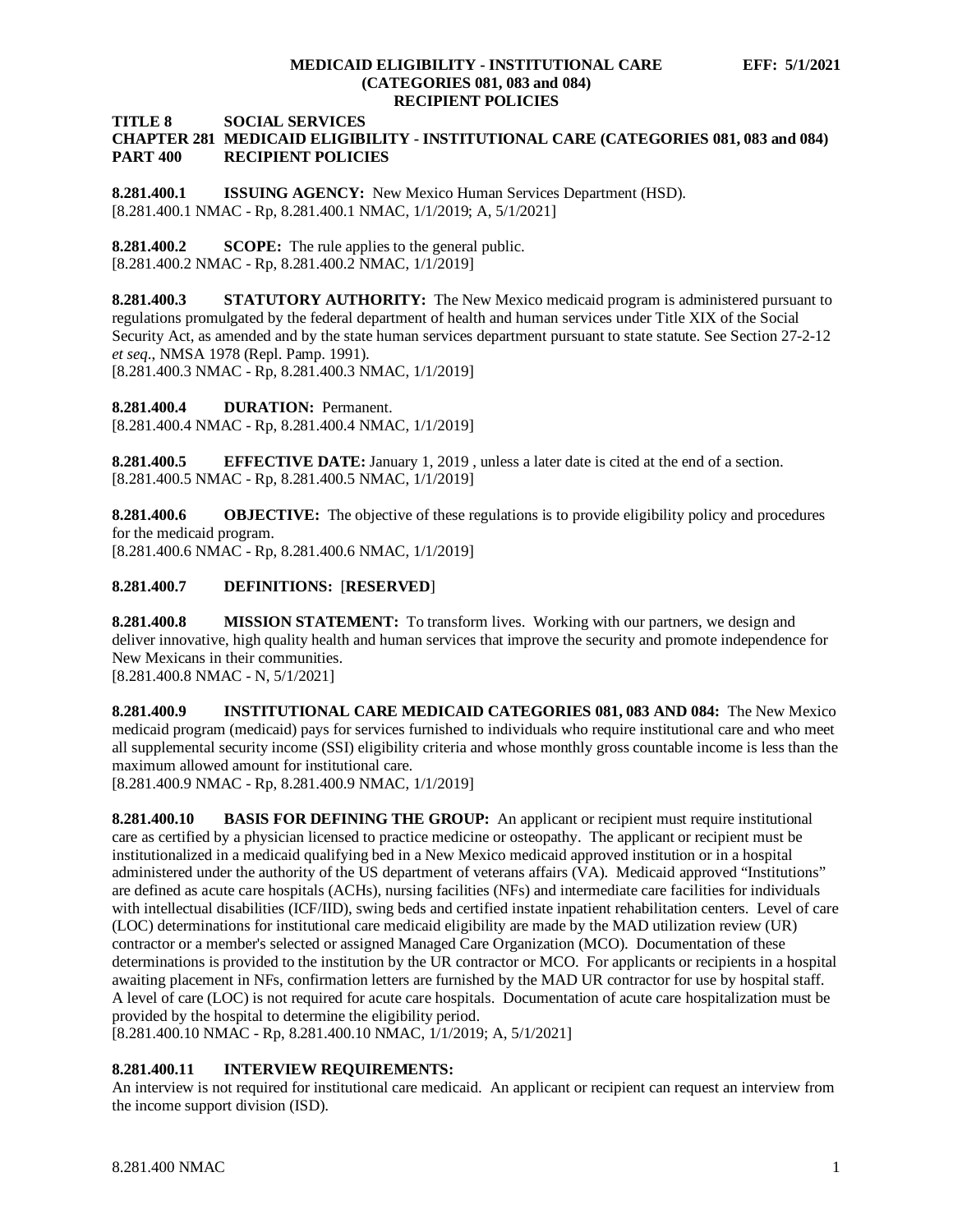[8.281.400.11 NMAC - Rp, 8.281.400.11 NMAC, 1/1/2019; A, 5/1/2021]

<span id="page-2-0"></span>**8.281.400.12 ENUMERATION:** An applicant or recipient must furnish his or her social security number in accordance with 8.200.410.10 NMAC.

[8.281.400.12 NMAC - Rp, 8.281.400.12 NMAC, 1/1/2019; A, 5/1/2021]

<span id="page-2-1"></span>**8.281.400.13 CITIZENSHIP:** Refer to medical assistance program manual Section 8.200.410.11 NMAC. [8.281.400.13 NMAC - Rp, 8.281.400.13 NMAC, 1/1/2019]

# <span id="page-2-2"></span>**8.281.400.14 RESIDENCE:**

**A. Residence in the United States:** An applicant or recipient must be residing in the United States at the time of approval. An applicant or recipient who leaves the United States for an entire calendar month loses eligibility. The applicant or recipient must re-establish their residence in the United States for at least 30 consecutive days before becoming eligible for any SSI-related medicaid program.

**B. Residence in New Mexico:** To be eligible for institutional care medicaid, an applicant or recipient must be physically present in New Mexico on the date of application or final determination of eligibility and must have demonstrated intent to remain in the state. If the individual does not have the present mental capacity to declare intent, the parent, guardian or adult child may assume responsibility for a declaration of intent. If the individual does not have the present mental capacity to declare intent and there is no guardian or relative to assume responsibility for a declaration of intent, the state where the person is living is recognized as the state of residence. A temporary absence from the state does not preclude eligibility. A temporary absence exists if the applicant or recipient leaves the state for a specific purpose with a time-limited goal and intends to return to New Mexico when the goal is accomplished.

[8.281.400.14 NMAC - Rp, 8.281.400.14 NMAC, 1/1/2019; A, 5/1/2021]

# <span id="page-2-3"></span>**8.281.400.15 SPECIAL RECIPIENT REQUIREMENTS:**

**A. Institutional care medicaid:** To be eligible for institutional care medicaid an applicant or recipient must be aged, blind, or disabled as defined by the social security administration (SSA). Recipients of institutional care medicaid in New Mexico are terminated from assistance if they are transferred to, or choose to move to, a long term care facility out-of-state. New Mexico medicaid does not cover NF services furnished to applicants or recipients in out-of-state facilities.

**B. Intermediate care facilities for individuals with intellectual disabilities (ICF/IID):** To be eligible for an ICF/IID, applicants or recipients must obtain a match letter from the department of health to confirm that he or she meets the definition of an individual with a developmental disability as determined by the department of health/developmental disabilities supports division, in accordance with 8.290.400.10 NMAC. [8.281.400.15 NMAC - Rp, 8.281.400.15 NMAC, 1/1/2019; A, 5/1/2021]

<span id="page-2-4"></span>**8.281.400.16 AGED:** To be considered aged, an applicant or recipient must be 65 years of age or older. Age is verified by the following:

- **A.** decision from SSA regarding age;
- **B.** acceptable documentary evidence including:
	- (1) birth certificate or delayed birth certificate;<br>(2) World War II ration books;
	- **(2)** World War II ration books;
	- **(3)** baptismal records;
	- (4) marriage license or certificate;<br>(5) military discharge papers;
	- military discharge papers;
	- **(6)** insurance policies;
	- **(7)** Indian census records;
	- **(8)** dated newspaper clippings;
	- **(9)** voting registration;
	- **(10)** World War I registration;
	- **(11)** veterans administration records; or
	- **(12)** school census.

[8.281.400.16 NMAC - Rp, 8.281.400.16 NMAC, 1/1/2019; A, 5/1/2021]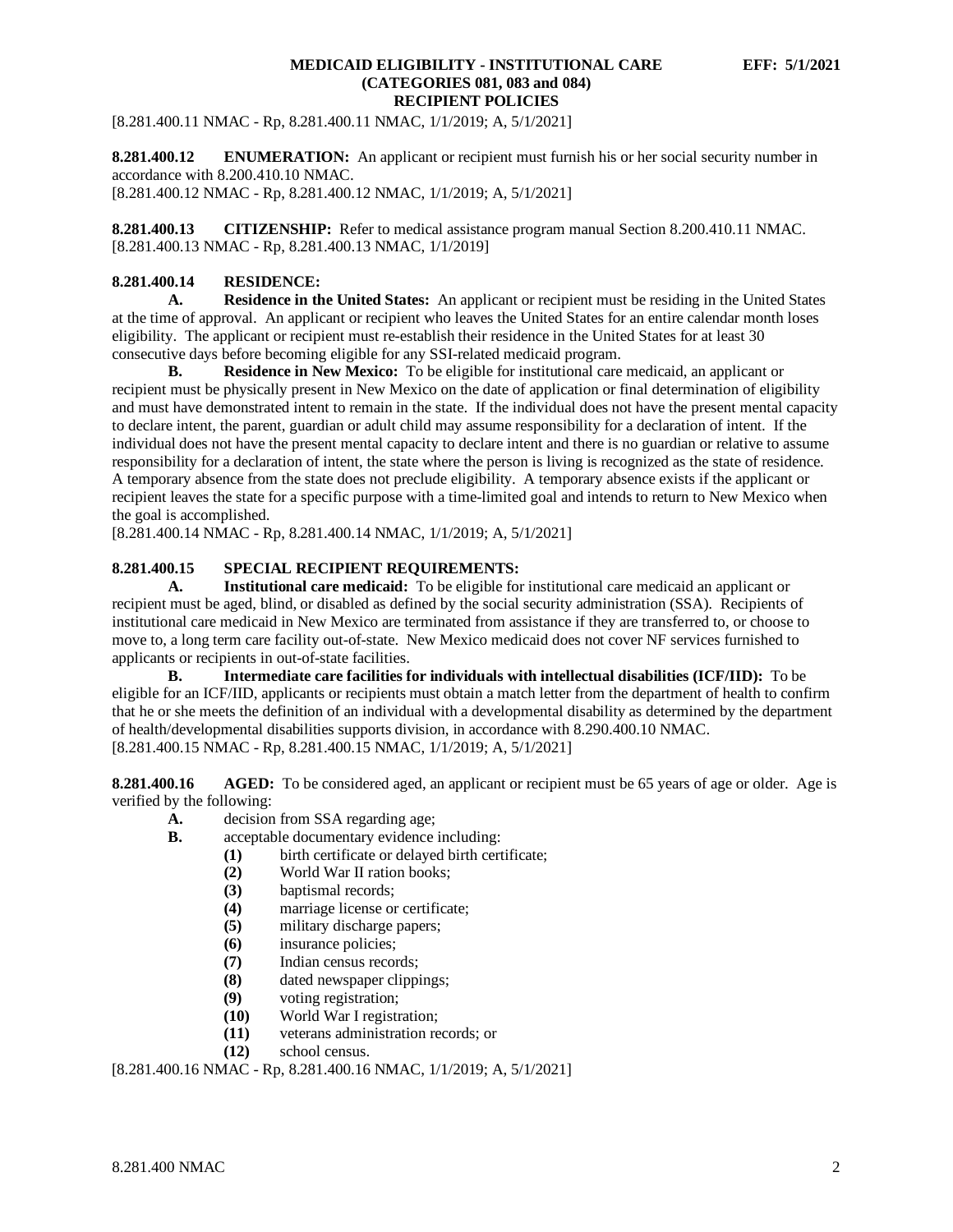<span id="page-3-0"></span>**8.281.400.17 BLIND:** To be considered blind, an applicant or recipient must have central visual acuity of 20/200 or less with corrective lenses.

**A. Documentation of blindness:** An applicant or recipient must meet the SSA's definition of blindness. If the applicant or recipient is receiving social security or supplemental security income (SSI) benefits based on the condition of blindness, verification of this factor can be accomplished through documents, such as award letters or benefit checks.

**B. Status of SSA determination:** If it has not been determined whether an applicant or recipient meets SSA's definition of blindness or if only a temporary determination was made, the ISD worker must request a determination from the disability determination unit (DDU). Eligibility based on blindness cannot be considered to exist without a DDS determination.

**C. Redetermination of blindness:** A redetermination of blindness by the DDU is not required on a re-application following an applicant or recipient's termination from SSI/SSA or medicaid, if a permanent condition of blindness was previously established or the termination was based on a condition unrelated to blindness and there was no indication of possible improvement in an applicant or recipient's vision.

**D. Remedial treatment:** If the DDU recommends remedial medical treatment that carries no more than the usual risk or a reasonable plan for vocational training, an applicant or recipient must comply with the recommendation unless good cause for not doing so exists. [8.281.400.17 NMAC - Rp, 8.281.400.17 NMAC, 1/1/2019; A, 5/1/2021]

<span id="page-3-1"></span>**8.281.400.18 DISABILITY:** To be considered disabled, an applicant or recipient under 65 years of age is considered to have a qualifying disability if they are unable to engage in any substantial gainful activity because of any medically determinable physical, developmental, or mental impairment which has lasted, or is expected to last, for a continuous period of at least 12 months.

**A. Documentation of disability:** An applicant or recipient must meet the social security administration (SSA)'s definition of disability. If the applicant or recipient is receiving social security or supplemental security income (SSI) benefits based on the condition of disability, verification of this factor can be accomplished through documents, such as award letters or benefit checks.

**B. Status of SSA determination:** If it has not been determined whether an applicant or recipient meets the SSA's definition of disability or if only a temporary determination was made, the ISS must request a determination from the DDU. Eligibility based on disability cannot be considered to exist without a DDS determination.

**C. Redetermination of disability:** A redetermination of disability by the DDU is not required on a re-application following an applicant or recipient's termination from SSI/SSA or medicaid, if a permanent condition of disability was previously established or the termination was based on a condition unrelated to disability and there was no indication of possible improvement in an applicant/recipient's physical condition.

**D. Remedial treatment:** If the DDU recommends remedial medical treatment that carries no more than the usual risk or a reasonable plan for vocational training, an applicant or recipient must comply with the recommendation unless good cause for not doing so exists.

[8.281.400.18 NMAC - Rp, 8.281.400.18 NMAC, 1/1/2019; A, 5/1/2021]

<span id="page-3-2"></span>**8.281.400.19 SSI STATUS:** The ISD worker determines whether an applicant or recipient's SSI eligibility will continue while they are institutionalized.

**A. Applicant/recipient currently eligible for SSI:** If an applicant or recipient will not continue to be eligible for SSI while institutionalized, the ISD worker processes the application regardless of the fact that SSA will not terminate SSI benefits until the month following the month the applicant or recipient enters an institution.

**B. Applicant not currently receiving SSI:** If an applicant or recipient is not receiving SSI or has not applied for SSI before applying for medicaid and their gross income is less than \$50, the ISD worker processes the application and refers the applicant to the SSA for determination of eligibility for SSI benefits. If an applicant's gross monthly income is \$50 or more but not in excess of the maximum allowable income standard, the ISD worker determines eligibility for institutional care medicaid based on remaining financial and nonfinancial criteria. [8.281.400.19 NMAC - Rp, 8.281.400.19 NMAC, 1/1/2019; A, 5/1/2021]

<span id="page-3-3"></span>**8.281.400.20 RECIPIENT RIGHTS AND RESPONSIBILITIES:** An applicant or recipient is responsible for establishing their eligibility for medicaid. As part of this responsibility, the applicant or recipient must provide required information and documents or take the actions necessary to establish eligibility. Failure to do so must